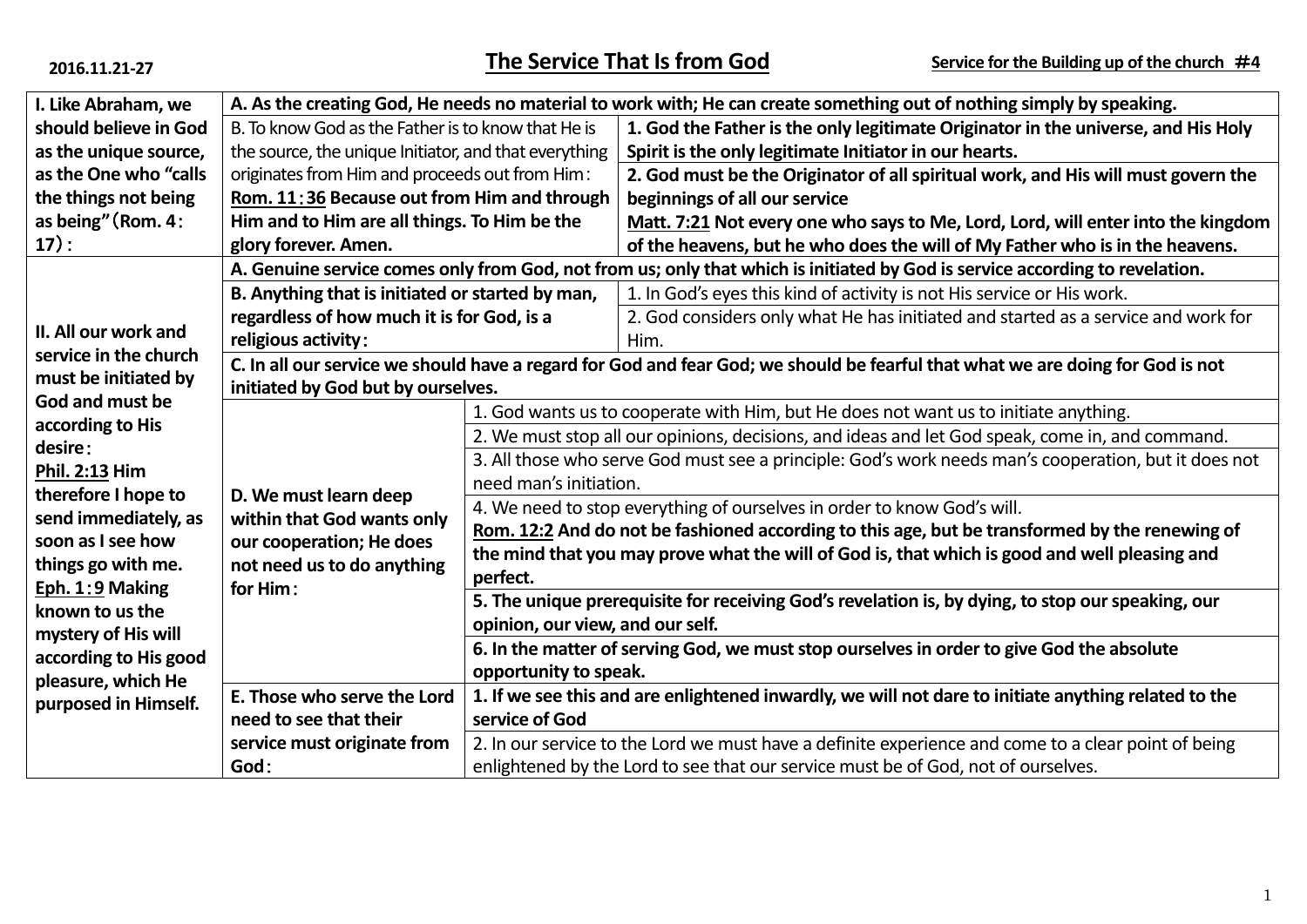| III. In 2 Corinthians 3:5<br>and 6 there are two<br>different sources of<br>service:<br>2 Cor. 3:5 Not that we<br>are sufficient of<br>ourselves to account<br>anything as from<br>ourselves; but our<br>sufficiency is from<br>God,<br>6 Who has also made<br>us sufficient as<br>ministers of a new<br>covenant, ministers<br>not of the letter but of<br>the Spirit; for the<br>letter kills, but the<br>Spirit gives life. | A. These two sources are<br>ourselves and God:                                                                                                                                                                                                                                                                                                      |                                                                                                                                                                                                   | 1. "Ourselves" in verse 5 is joined with "letter" in verse 6, and "God" in verse 5 is one with "Spirit" in<br>verse 6.<br>2. Serving God by the letter is actually serving God by ourselves, and serving God by the Spirit is<br>serving God by God Himself.<br>3. Just as the service by the letter is the service in ourselves and from ourselves, so also the service<br>of the Spirit is the service in God and from God. |                                                                                                                                                                                                                                                                                                                                                                                                                                                                                                                                                                                                                                                                                                                                                                                                                                                                                                                                                                                                                                                                                                                                                                                                                                                                                                                                        |                                                                                                                                                                                                                                                                                                                                                                                                                                                                                                                                                                                 |  |  |
|--------------------------------------------------------------------------------------------------------------------------------------------------------------------------------------------------------------------------------------------------------------------------------------------------------------------------------------------------------------------------------------------------------------------------------|-----------------------------------------------------------------------------------------------------------------------------------------------------------------------------------------------------------------------------------------------------------------------------------------------------------------------------------------------------|---------------------------------------------------------------------------------------------------------------------------------------------------------------------------------------------------|-------------------------------------------------------------------------------------------------------------------------------------------------------------------------------------------------------------------------------------------------------------------------------------------------------------------------------------------------------------------------------------------------------------------------------|----------------------------------------------------------------------------------------------------------------------------------------------------------------------------------------------------------------------------------------------------------------------------------------------------------------------------------------------------------------------------------------------------------------------------------------------------------------------------------------------------------------------------------------------------------------------------------------------------------------------------------------------------------------------------------------------------------------------------------------------------------------------------------------------------------------------------------------------------------------------------------------------------------------------------------------------------------------------------------------------------------------------------------------------------------------------------------------------------------------------------------------------------------------------------------------------------------------------------------------------------------------------------------------------------------------------------------------|---------------------------------------------------------------------------------------------------------------------------------------------------------------------------------------------------------------------------------------------------------------------------------------------------------------------------------------------------------------------------------------------------------------------------------------------------------------------------------------------------------------------------------------------------------------------------------|--|--|
|                                                                                                                                                                                                                                                                                                                                                                                                                                | B. There are only two kinds<br>of services with two kinds of<br>sources: one kind of service<br>is by the letter and from<br>ourselves, and the other<br>kind is by the Spirit and from<br>God:                                                                                                                                                     |                                                                                                                                                                                                   | 2. The service that is from God<br>requires us to rely on God, seek<br>God, fellowship with God, be in<br>God, and absolutely take God as<br>our source:                                                                                                                                                                                                                                                                      |                                                                                                                                                                                                                                                                                                                                                                                                                                                                                                                                                                                                                                                                                                                                                                                                                                                                                                                                                                                                                                                                                                                                                                                                                                                                                                                                        | 1. The service that is from ourselves takes ourselves as its source, and it is performed by us<br>according to the ordinances and rituals of the letter; it can be carried out by us outside of God and<br>independently of God, without any need to rely on God, seek God, or have fellowship with God.<br>a. This kind of service is from God's revelation, relies on the<br>Holy Spirit of God, and is for God's purpose.<br>b. This kind of service requires us to live in the spirit and by the<br>sense of the spirit, walking according to the leading of the<br>Spirit. |  |  |
|                                                                                                                                                                                                                                                                                                                                                                                                                                | C. The service<br>that is from<br>God requires us<br>to have<br>fellowship with<br>God and not be<br>detached from<br>God:                                                                                                                                                                                                                          | while contacting Him.<br>4. A service that<br>is from God and<br>has spiritual<br>value must be<br>one in which we<br>are joined to<br>God and in<br>fellowship with<br>Him by abiding<br>in Him: |                                                                                                                                                                                                                                                                                                                                                                                                                               | 1. Serving God requires a moment-by-moment, fresh contact with God.<br>2. Every service that is from God and pleasing to Him is carried out by contacting and touching Him; we serve Him<br>3. If we serve outside of God, regardless of whether it is by our zeal or anything else, our service is not from God<br>and therefore has no spiritual value.<br>a. On the one hand, He operates within us, and on the other hand, we serve Him outwardly.<br>b. This kind of service is an activity issuing out of God's operation within us; outwardly we are<br>serving Him, yet inwardly He is operating.<br>(1) Paul served God because he gave and yielded<br>himself to the indwelling God, putting his mind,<br>c. Paul was serving God, but his<br>emotion, and will under God's control to be occupied<br>serving was a matter of God operating<br>and filled with God.<br>in him:<br>Col. 1:29 For which also I labor,<br>Because Paul was moved by God inwardly,<br>(2)<br>struggling according to His operation<br>there was a strength that compelled him to serve<br>which operates in me in power.<br>God outwardly; it was God in him, mingling with him<br>and motivating him to serve.<br>D. The source of our service should be God, it should be the spirit, it should be God's operation in us, and it should be the |                                                                                                                                                                                                                                                                                                                                                                                                                                                                                                                                                                                 |  |  |
|                                                                                                                                                                                                                                                                                                                                                                                                                                | operation, direction, and leading of the Spirit of God in our spirit; only the service that comes out of these things is the service that<br>is from God. 1 Cor. 8:6 Yet to us there is one God, the Father, out from whom are all things, and we are unto Him; and one Lord,<br>Jesus Christ, through whom are all things, and we are through Him. |                                                                                                                                                                                                   |                                                                                                                                                                                                                                                                                                                                                                                                                               |                                                                                                                                                                                                                                                                                                                                                                                                                                                                                                                                                                                                                                                                                                                                                                                                                                                                                                                                                                                                                                                                                                                                                                                                                                                                                                                                        |                                                                                                                                                                                                                                                                                                                                                                                                                                                                                                                                                                                 |  |  |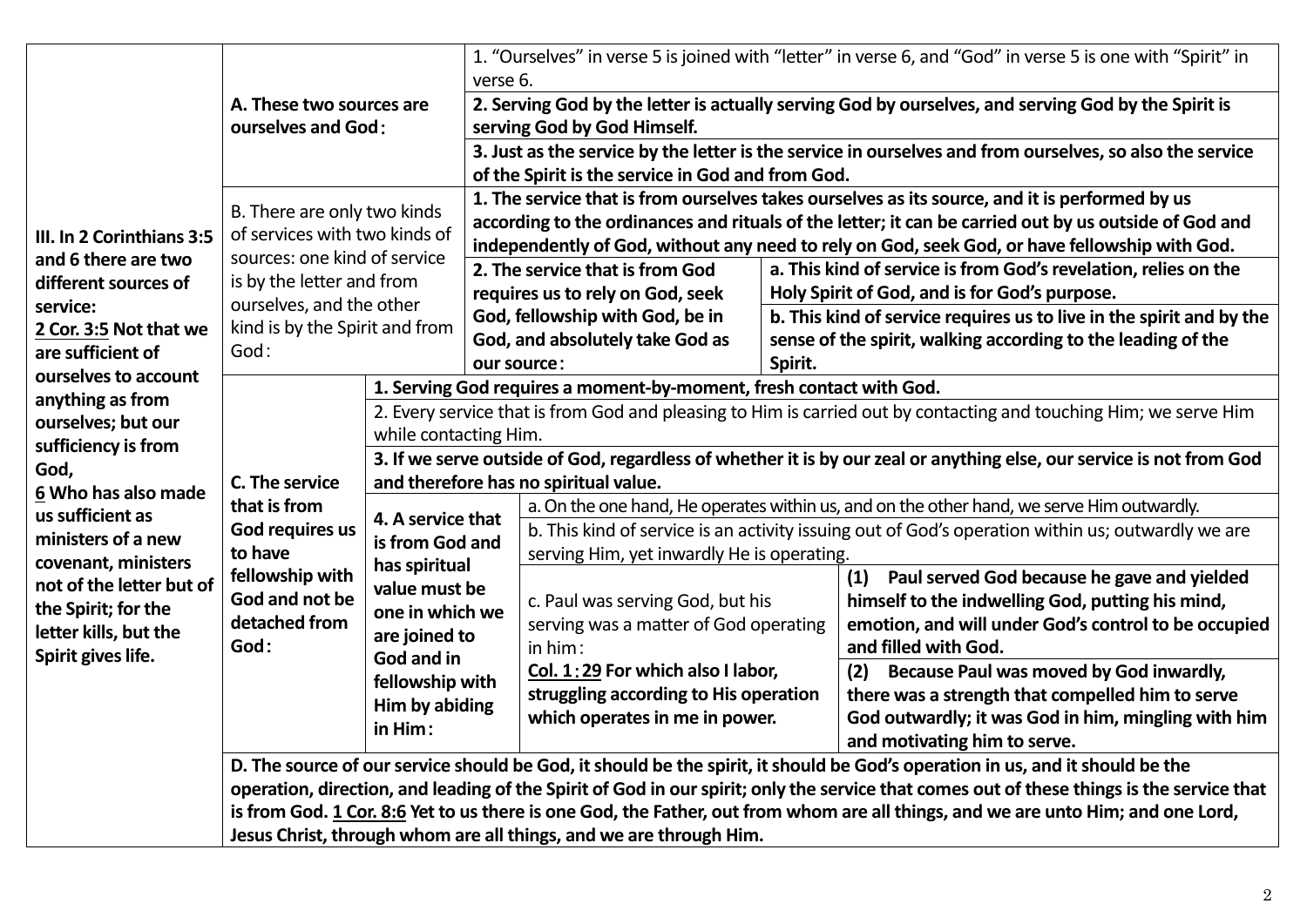## Experience (Business life model)

① **I ask [a brother], "What then do you mean when you say you can do nothing apart from Him?" He answered, "The Lord has shown me that I can do anything, but that He**  has said, 'Apart from me ye can do nothing.' So it comes to this, that everything I have **done and can still do apart from Him is nothing!" We have to come to that valuation. I do not mean to say we cannot do a lot of things, for we can. We can take meetings and build churches, we can go to the ends of the earth and found missions, and we can seem to bear fruit; but remember that the Lord's word is: "Every plant which my heavenly Father planted not, shall be rooted up" (Matt. 15:13). God is the only legitimate Originator in the universe, and His Holy Spirit is the only legitimate initiator in our hearts.**

Christ is the vine, you are the branch. As a branch you can never bear fruit apart from the vine. At first glance you seem to be able to do whatever you want to do, but no matter how much you could accomplish apart from the Lord, God cannot be pleased and without His guidance, you cannot be abundant in fruit bearing. **That which is born of the flesh is flesh, and that which is born of the Spirit is spirit.**(**John 3**:**6**) **For as many as are led by the Spirit of God, these are sons of God.**(**Rom. 8**:**14**) He who lives in the Lord, fills with the Spirit, and listens to the instant Word of the Lord will be guided and blessed by the Lord in his day-to-day operations that his work becomes synergistic and will prosper more as it goes. If you work apart from the Lord, you will be twisted around by the busy work and you can never be able to control your business. As a result, it becomes extremely difficult for each work to have its synergistic effect. Therefore, even in business life, you cannot do anything apart from the Lord. You ought to live in the Lord as a secret to the success of your business life.

② **When the friends of Job were arguing with him, God was very patient. He stepped aside and let everyone speak; He came in to speak only after everyone was finished. The unique prerequisite to receiving God's revelation is to stop our speaking, our opinion, our view, and our self. While it is easy to say the word stop, it is not so easy to stop. The best way for us to stop is to die; once we die, we stop. God's counsel is darkened by man's words. A person's opinion is expressed in his word, and his word represents his opinion. According to God, man's words darken His counsel. Consequently, when Job spoke, God hid Himself. Later Job realized that God remained silent when he spoke. When we have an opinion and want to initiate something, God stops and hides Himself. This is what we need to see.**

Your workplace, colleagues, boss and so forth are arranged by the Lord for your benefits. If you love the Lord, these environments will be used by God and will help to transform you. So, do not think you are being constrained to meaningless business life. You may think this colleague is hard to please, the boss is too difficult or not capable enough. Do not try to assist the Lord by insisting on your own senses and opinions. Since natural people judge things on the outside, you think of your friend as enemy, and think the enemy as your friend, you fall into great confusion. What you need is to trust in God,

be thankful to God, crucify your opinions on the cross, listen to the voice of the Lord, and simply following Him.

③ **There is other indirect evidence that shows whether a work is of God. If a certain work is not of God, the brothers and sisters often are not willing to carry it out. However, if a certain work is of God, the brothers and sisters are able to labor together. This is very good, but even if the brothers and sisters have some difficulty in laboring together, this is not necessarily a problem, because the work is not their responsibility. Those who are sent by the Lord are often quite patient. When a person is doing his own work, he will be anxious for success, but if he is doing the Lord's work, he will not be anxious, because it is the Lord's business. If we want to determine whether a person's work is of God or of himself, we only need to see if he is anxious in the work. If a person's work is according to God's sending, the sent one will not be anxious, and there will not be many opinions.**

While following through your work, the decision on whether to adopt the method should not be decided by whether the difficulty level is high or not. You need to pay attention to whether the method is coming from God, whether it has God's blessing, whether righteousness is executed or not. If it is coming from God, even if the difficulty is high, your subordinates and surrounding people will gladly execute it under the blessings of God. Also because the ability is of God, you can simply move forward without worrying about failing or succeeding it. In addition, not only services in the church, but the working ability will also become one with the Lord, you need to execute the ability that is coming from God.

④ **Paul served God not because he was happy and convinced and therefore made up his mind to do something for God. No! He served God because he gave and yielded himself to the indwelling God, putting his mind, emotion, and will under God's control to be occupied and filled by God. In this way God was able to gain all the ground in him and to operate in him through His Spirit, motivating him to work and serve. Because he was moved by God inwardly, there was a strength that compelled him to serve outwardly. He was not compelled by his own zeal or his mind, emotion, and will. No! It was God in him, mingling with him and motivating him to serve. This service did not come out of himself; instead, it came out of God. Apparently, it was he serving; actually, it was God operating and motivating within him.**

## **Col. 1:29 For which also I labor, struggling according to His operation which operates in me in power.**

The former CEO of GE, which is said to be the greatest manager of the 20th century, said that in order to carry out an excellent job, one must be filled with energy inside and energize the people around. The Lord can energize your spirit with a sevenfold intensified spirit. And after you are filled with the Lord inside, the Lord flows out from you like a river flowing to the others. If you are filled with spirit, filled with energy inside, and can energize the people around, you definitely can become a brilliant business person.